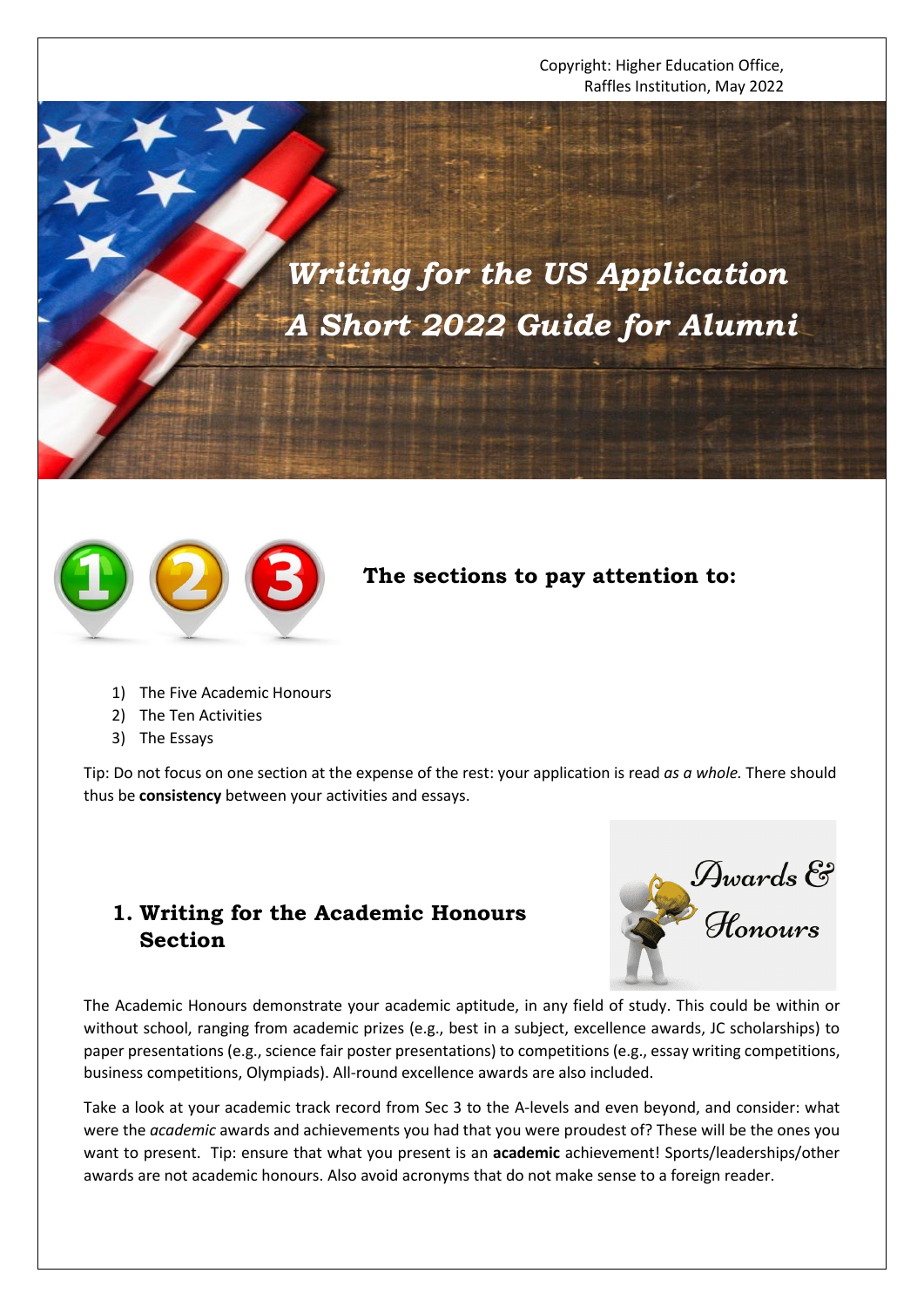Copyright: Higher Education Office, Raffles Institution, May 2022



## **2. Writing for the Activities Section**

**Review** all the activities you have done, which capture your growth and reflect your interests and passions as a unique individual.

Include activities which are academic and non-academic, within and without school, from Year 3 to now**.** 

**Important tip for alumni:** Do not neglect what you have done in your NS or gap year—this is important in your growth too. For instance, in National Service, have you taken on vocations that

have taught you new skills which cannot be learnt outside of the military? Volunteered for any projects which helped you grow as person? Any accreditations or certifications attained? In your gap year, what did you do that was meaningful, which could not have been done in junior college? It's useful to reflect on *further* learning, development and growth, beyond your JC years. This allows your readers to understand what you have spent the past years doing, and paints a fuller picture of you as an individual, growing and progressing through the years.

In shortlisting, consider:

- Which activities most represent your values and what you stand for? Who are you, as a person?
- Which activities helped you grow as a person or (re)discover yourself?
- What impact have you had on the people and community around? Why may you be the kind of person a community would warmly welcome?
- What has 2 years of living in a pandemic taught you, positively? How have you demonstrated resilience, flexibility and creativity? And now, given that the pandemic has largely passed and restrictions have loosened, what new things and with what new energy are you pursuing opportunities?

Tip: once-off activities don't demonstrate passion and ability as much as sustained involvement does.

#### **When writing:**

In Activities, what you are really demonstrating is the *person* you are. Avoid merely listing, without elucidating *who you are and why you do the things you do.*

As you have only 150 characters, consider: have you explained what you accomplished in a clear and succinct manner? Leave out minor details of *doing*. Capture instead what it shows about *you as a person*.

### **When refining the overall, consider the big picture:**

- Does my *overall* list of activities show what means the most to me as a person?
- Have I adequately demonstrated my personality or philosophy through what I have done?
- Have I used phrases or acronyms which require further explanation?
- Are my titles and descriptions universally understandable?
- For boys: do not neglect NS! This is a period of growth and maturation too.